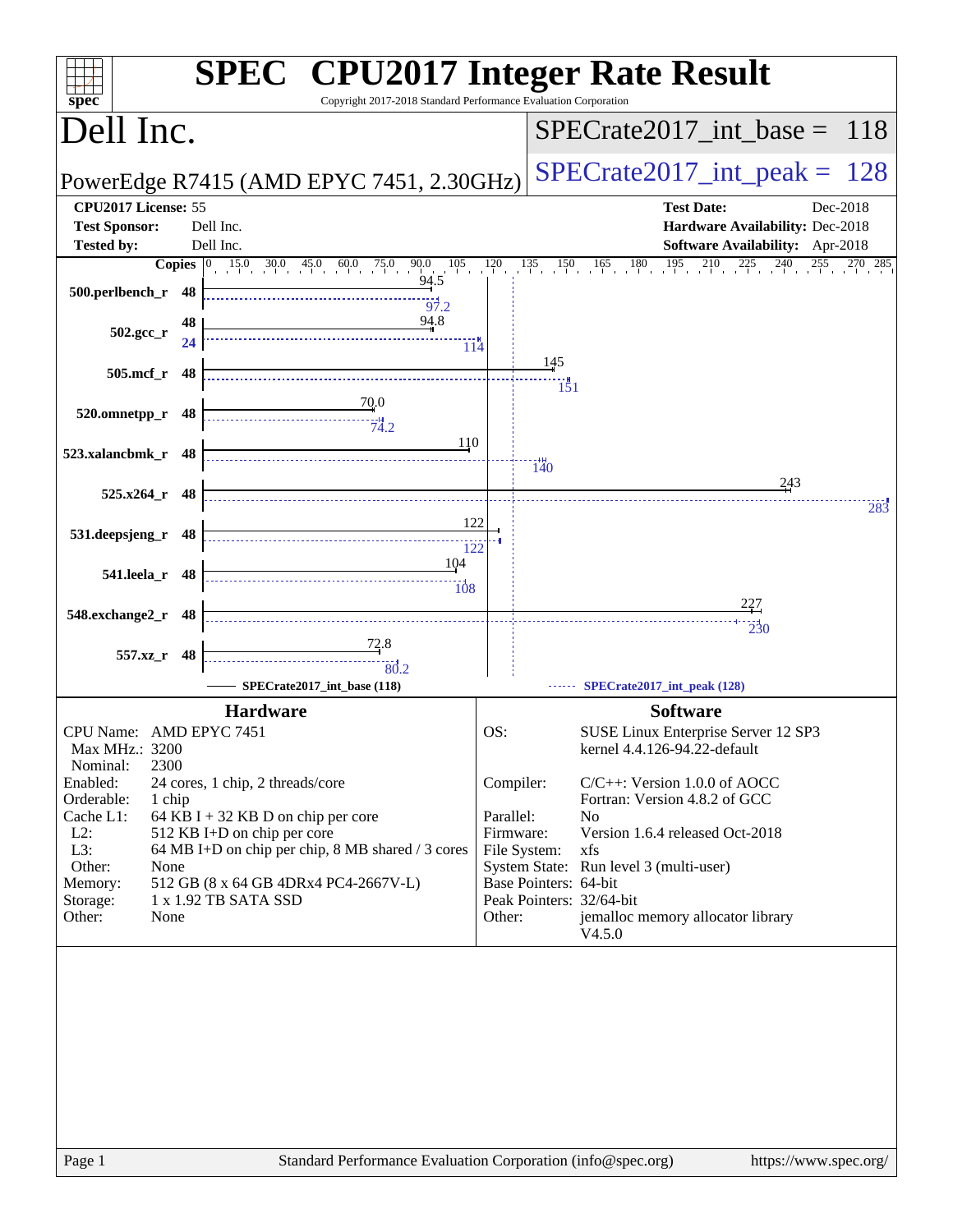## **[SPEC CPU2017 Integer Rate Result](http://www.spec.org/auto/cpu2017/Docs/result-fields.html#SPECCPU2017IntegerRateResult)** Copyright 2017-2018 Standard Performance Evaluation Corporation

## Dell Inc.

**[spec](http://www.spec.org/)**

 $\pm\pm\prime$ 

## [SPECrate2017\\_int\\_base =](http://www.spec.org/auto/cpu2017/Docs/result-fields.html#SPECrate2017intbase) 118

PowerEdge R7415 (AMD EPYC 7451, 2.30GHz)  $\text{SPECrate2017\_int\_peak} = 128$ 

**[CPU2017 License:](http://www.spec.org/auto/cpu2017/Docs/result-fields.html#CPU2017License)** 55 **[Test Date:](http://www.spec.org/auto/cpu2017/Docs/result-fields.html#TestDate)** Dec-2018 **[Test Sponsor:](http://www.spec.org/auto/cpu2017/Docs/result-fields.html#TestSponsor)** Dell Inc. **[Hardware Availability:](http://www.spec.org/auto/cpu2017/Docs/result-fields.html#HardwareAvailability)** Dec-2018 **[Tested by:](http://www.spec.org/auto/cpu2017/Docs/result-fields.html#Testedby)** Dell Inc. **[Software Availability:](http://www.spec.org/auto/cpu2017/Docs/result-fields.html#SoftwareAvailability)** Apr-2018

### **[Results Table](http://www.spec.org/auto/cpu2017/Docs/result-fields.html#ResultsTable)**

|                           | <b>Base</b> |                |              |                |              | <b>Peak</b>    |       |               |                |              |                |              |                |              |
|---------------------------|-------------|----------------|--------------|----------------|--------------|----------------|-------|---------------|----------------|--------------|----------------|--------------|----------------|--------------|
| <b>Benchmark</b>          | Copies      | <b>Seconds</b> | <b>Ratio</b> | <b>Seconds</b> | <b>Ratio</b> | <b>Seconds</b> | Ratio | <b>Copies</b> | <b>Seconds</b> | <b>Ratio</b> | <b>Seconds</b> | <b>Ratio</b> | <b>Seconds</b> | <b>Ratio</b> |
| $500.$ perlbench_r        | 48          | 808            | 94.6         | 813            | 94.0         | 809            | 94.5  | 48            | 786            | 97.2         | 786            | 97.3         | 787            | 97.0         |
| $502.\text{gcc}_r$        | 48          | 715            | 95.1         | 717            | 94.8         | 723            | 94.0  | 24            | 297            | 114          | 300            | 113          | 299            | <b>114</b>   |
| $505$ .mcf r              | 48          | 537            | 144          | 535            | 145          | 535            | 145   | 48            | 515            | 151          | 514            | 151          | 512            | 151          |
| 520.omnetpp_r             | 48          | 899            | 70.0         | 891            | 70.7         | 901            | 69.9  | 48            | 849            | 74.2         | 848            | 74.3         | 866            | 72.7         |
| 523.xalancbmk r           | 48          | 462            | 110          | 460            | 110          | 462            | 110   | 48            | 358            | 141          | 361            | <b>140</b>   | 365            | 139          |
| 525.x264 r                | 48          | 346            | 243          | 346            | 243          | 349            | 241   | 48            | <u>297</u>     | 283          | 297            | 283          | 298            | 282          |
| 531.deepsjeng_r           | 48          | 451            | 122          | 452            | 122          | 449            | 122   | 48            | 449            | 122          | 449            | 122          | 448            | 123          |
| 541.leela r               | 48          | 763            | 104          | 762            | 104          | 761            | 104   | 48            | 735            | 108          | 733            | 108          | 734            | <b>108</b>   |
| 548.exchange2_r           | 48          | 545            | 231          | 555            | 227          | 555            | 226   | 48            | 571            | 220          | 547            | 230          | 547            | 230          |
| 557.xz r                  | 48          | 712            | 72.8         | 713            | 72.7         | 711            | 72.9  | 48            | 646            | 80.2         | 647            | 80.1         | 643            | 80.6         |
| $SPECrate2017$ int base = |             |                | 118          |                |              |                |       |               |                |              |                |              |                |              |

**[SPECrate2017\\_int\\_peak =](http://www.spec.org/auto/cpu2017/Docs/result-fields.html#SPECrate2017intpeak) 128**

Results appear in the [order in which they were run.](http://www.spec.org/auto/cpu2017/Docs/result-fields.html#RunOrder) Bold underlined text [indicates a median measurement.](http://www.spec.org/auto/cpu2017/Docs/result-fields.html#Median)

#### **[Compiler Notes](http://www.spec.org/auto/cpu2017/Docs/result-fields.html#CompilerNotes)**

The AMD64 AOCC Compiler Suite is available at <http://developer.amd.com/amd-aocc/>

The AOCC Gold Linker plugin was installed and used for the link stage.

The AOCC Fortran Plugin version 1.0 was used to leverage AOCC optimizers with gfortran. It is available here: <http://developer.amd.com/amd-aocc/>

### **[Submit Notes](http://www.spec.org/auto/cpu2017/Docs/result-fields.html#SubmitNotes)**

The config file option 'submit' was used. 'numactl' was used to bind copies to the cores. See the configuration file for details.

### **[Operating System Notes](http://www.spec.org/auto/cpu2017/Docs/result-fields.html#OperatingSystemNotes)**

'ulimit -s unlimited' was used to set environment stack size 'ulimit -l 2097152' was used to set environment locked pages in memory limit

runspec command invoked through numactl i.e.: numactl --interleave=all runspec <etc>

Set dirty\_ratio=8 to limit dirty cache to 8% of memory Set swappiness=1 to swap only if necessary Set zone\_reclaim\_mode=1 to free local node memory and avoid remote memory sync then drop\_caches=3 to reset caches before invoking runcpu

**(Continued on next page)**

| Page 2 | Standard Performance Evaluation Corporation (info@spec.org) | https://www.spec.org/ |
|--------|-------------------------------------------------------------|-----------------------|
|--------|-------------------------------------------------------------|-----------------------|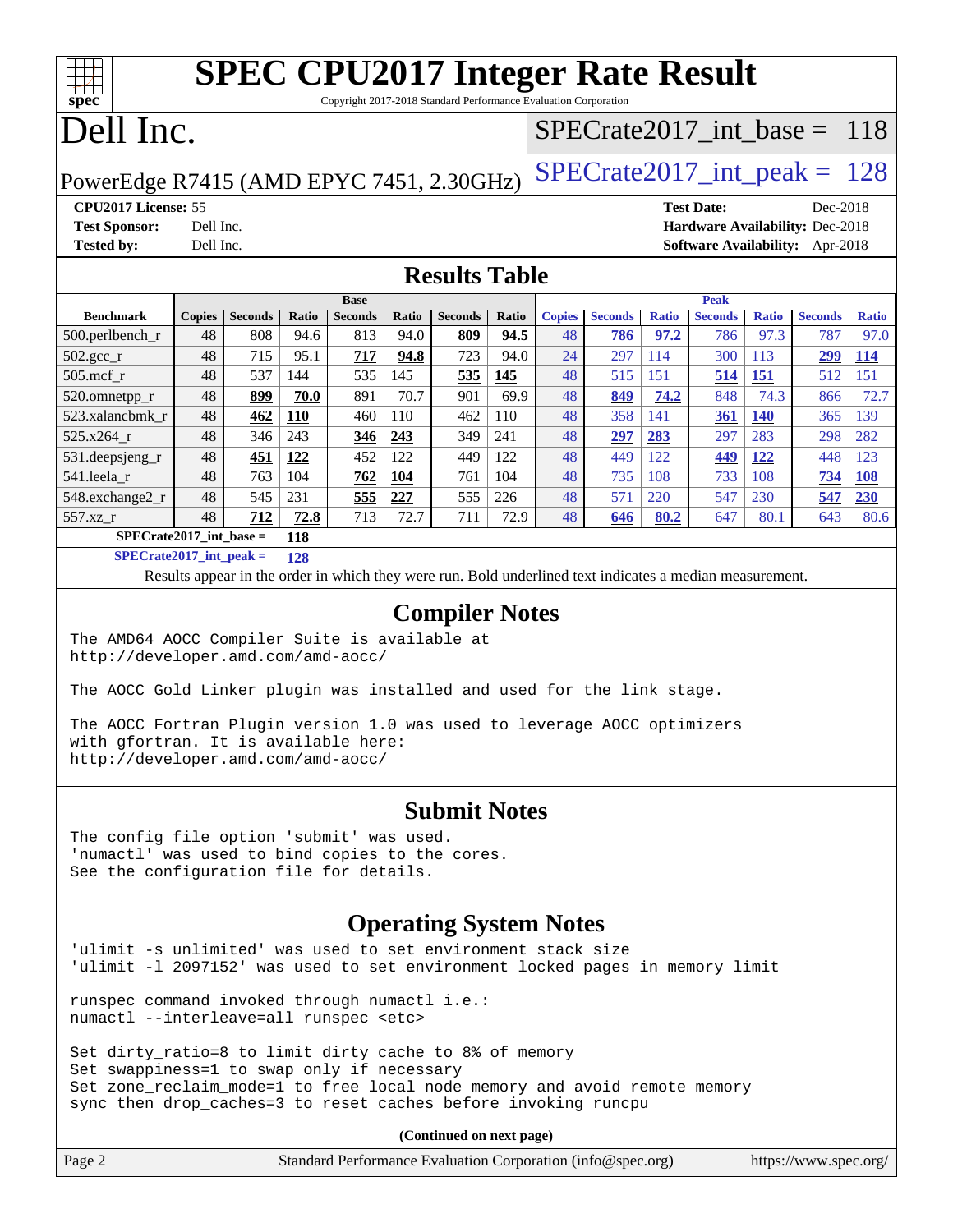

# **[SPEC CPU2017 Integer Rate Result](http://www.spec.org/auto/cpu2017/Docs/result-fields.html#SPECCPU2017IntegerRateResult)**

Copyright 2017-2018 Standard Performance Evaluation Corporation

## Dell Inc.

[SPECrate2017\\_int\\_base =](http://www.spec.org/auto/cpu2017/Docs/result-fields.html#SPECrate2017intbase) 118

PowerEdge R7415 (AMD EPYC 7451, 2.30GHz)  $\text{SPECrate2017\_int\_peak} = 128$ 

**[CPU2017 License:](http://www.spec.org/auto/cpu2017/Docs/result-fields.html#CPU2017License)** 55 **[Test Date:](http://www.spec.org/auto/cpu2017/Docs/result-fields.html#TestDate)** Dec-2018

**[Test Sponsor:](http://www.spec.org/auto/cpu2017/Docs/result-fields.html#TestSponsor)** Dell Inc. **[Hardware Availability:](http://www.spec.org/auto/cpu2017/Docs/result-fields.html#HardwareAvailability)** Dec-2018 **[Tested by:](http://www.spec.org/auto/cpu2017/Docs/result-fields.html#Testedby)** Dell Inc. **[Software Availability:](http://www.spec.org/auto/cpu2017/Docs/result-fields.html#SoftwareAvailability)** Apr-2018

### **[Operating System Notes \(Continued\)](http://www.spec.org/auto/cpu2017/Docs/result-fields.html#OperatingSystemNotes)**

dirty\_ratio, swappiness, zone\_reclaim\_mode and drop\_caches were all set using privileged echo (e.g. echo 1 > /proc/sys/vm/swappiness).

Transparent huge pages were enabled for this run (OS default)

#### **[General Notes](http://www.spec.org/auto/cpu2017/Docs/result-fields.html#GeneralNotes)**

Environment variables set by runcpu before the start of the run: LD\_LIBRARY\_PATH = "/home/cpu2017-1.0.5/amd1704-rate-libs-revD/64;/home/cpu2017-1.0.5/amd1704-rate-libs-revD/32:" MALLOC\_CONF = "lg\_chunk:26"

Binaries were compiled on a system with 2x AMD EPYC 7601 CPU + 512GB Memory using RHEL 7.4 NA: The test sponsor attests, as of date of publication, that CVE-2017-5754 (Meltdown) is mitigated in the system as tested and documented. Yes: The test sponsor attests, as of date of publication, that CVE-2017-5753 (Spectre variant 1) is mitigated in the system as tested and documented. Yes: The test sponsor attests, as of date of publication, that CVE-2017-5715 (Spectre variant 2) is mitigated in the system as tested and documented.

jemalloc: configured and built with GCC v4.8.5 in RHEL v7.2 under default conditions. jemalloc: sources available from jemalloc.net or <https://github.com/jemalloc/jemalloc/releases> jemalloc uses environment variable MALLOC\_CONF with values narenas and lg\_chunk: narenas: sets the maximum number of arenas to use for automatic multiplexing of threads and arenas. lg\_chunk: set the virtual memory chunk size (log base 2). For example, lg\_chunk:21 sets the default chunk size to 2^21 = 2MiB.

### **[Platform Notes](http://www.spec.org/auto/cpu2017/Docs/result-fields.html#PlatformNotes)**

 BIOS settings: Memory Interleaving set to Channel Interleaving Virtualization Technology disabled System Profile set to Custom CPU Power Management set to Maximum Performance Memory Frequency set to Maximum Performance Turbo Boost enabled C States set to Autonomous Memory Patrol Scrub disabled Memory Refresh Rate set to 1x

**(Continued on next page)**

Page 3 Standard Performance Evaluation Corporation [\(info@spec.org\)](mailto:info@spec.org) <https://www.spec.org/>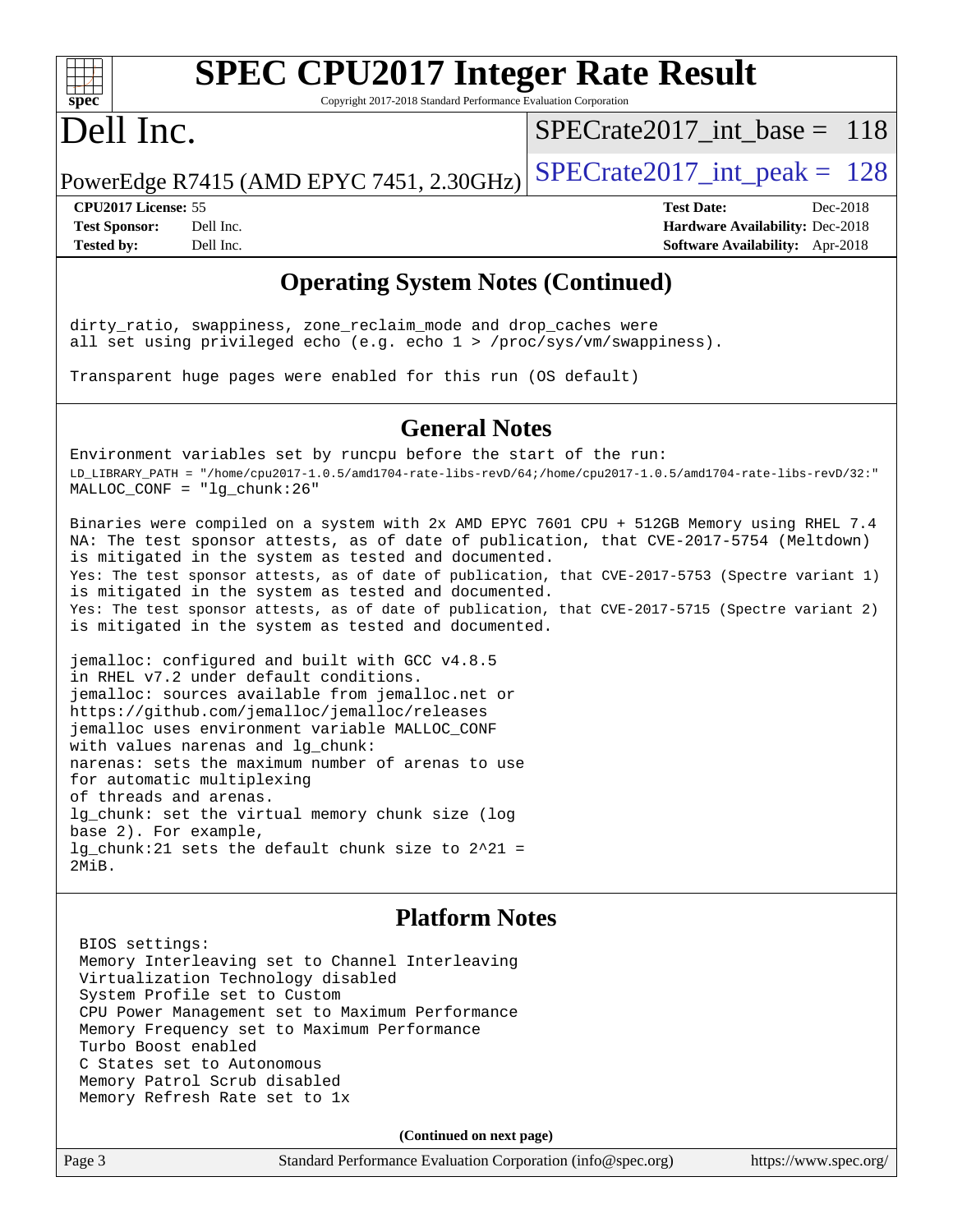#### **[SPEC CPU2017 Integer Rate Result](http://www.spec.org/auto/cpu2017/Docs/result-fields.html#SPECCPU2017IntegerRateResult)**  $+\ +$ **[spec](http://www.spec.org/)** Copyright 2017-2018 Standard Performance Evaluation Corporation Dell Inc. [SPECrate2017\\_int\\_base =](http://www.spec.org/auto/cpu2017/Docs/result-fields.html#SPECrate2017intbase) 118 PowerEdge R7415 (AMD EPYC 7451, 2.30GHz)  $\text{SPECrate2017\_int\_peak} = 128$ **[CPU2017 License:](http://www.spec.org/auto/cpu2017/Docs/result-fields.html#CPU2017License)** 55 **[Test Date:](http://www.spec.org/auto/cpu2017/Docs/result-fields.html#TestDate)** Dec-2018 **[Test Sponsor:](http://www.spec.org/auto/cpu2017/Docs/result-fields.html#TestSponsor)** Dell Inc. **[Hardware Availability:](http://www.spec.org/auto/cpu2017/Docs/result-fields.html#HardwareAvailability)** Dec-2018 **[Tested by:](http://www.spec.org/auto/cpu2017/Docs/result-fields.html#Testedby)** Dell Inc. **[Software Availability:](http://www.spec.org/auto/cpu2017/Docs/result-fields.html#SoftwareAvailability)** Apr-2018 **[Platform Notes \(Continued\)](http://www.spec.org/auto/cpu2017/Docs/result-fields.html#PlatformNotes)** PCI ASPM L1 Link Power Management disabled Determinism Slider set to Power Determinism Sysinfo program /home/cpu2017-1.0.5/bin/sysinfo Rev: r5974 of 2018-05-19 9bcde8f2999c33d61f64985e45859ea9 running on linux-fl85 Mon Dec 3 08:02:56 2018 SUT (System Under Test) info as seen by some common utilities. For more information on this section, see <https://www.spec.org/cpu2017/Docs/config.html#sysinfo> From /proc/cpuinfo model name : AMD EPYC 7451 24-Core Processor 1 "physical id"s (chips) 48 "processors" cores, siblings (Caution: counting these is hw and system dependent. The following excerpts from /proc/cpuinfo might not be reliable. Use with caution.) cpu cores : 24 siblings : 48 physical 0: cores 0 1 8 9 10 12 13 14 16 17 18 20 21 22 24 25 26 28 29 30 From lscpu: Architecture: x86\_64 CPU op-mode(s): 32-bit, 64-bit Byte Order: Little Endian  $CPU(s):$  48 On-line CPU(s) list: 0-47 Thread(s) per core: 2 Core(s) per socket: 24 Socket(s): 1 NUMA node(s): 4 Vendor ID: AuthenticAMD CPU family: 23 Model: 1 Model name: AMD EPYC 7451 24-Core Processor Stepping: 2 CPU MHz: 2295.633 BogoMIPS: 4591.26 Virtualization: AMD-V L1d cache: 32K L1i cache: 64K L2 cache: 512K L3 cache: 8192K NUMA node0 CPU(s): 0,4,8,12,16,20,24,28,32,36,40,44 NUMA node1 CPU(s): 1,5,9,13,17,21,25,29,33,37,41,45 NUMA node2 CPU(s): 2,6,10,14,18,22,26,30,34,38,42,46 NUMA node3 CPU(s): 3,7,11,15,19,23,27,31,35,39,43,47 Flags: fpu vme de pse tsc msr pae mce cx8 apic sep mtrr pge mca cmov **(Continued on next page)**Page 4 Standard Performance Evaluation Corporation [\(info@spec.org\)](mailto:info@spec.org) <https://www.spec.org/>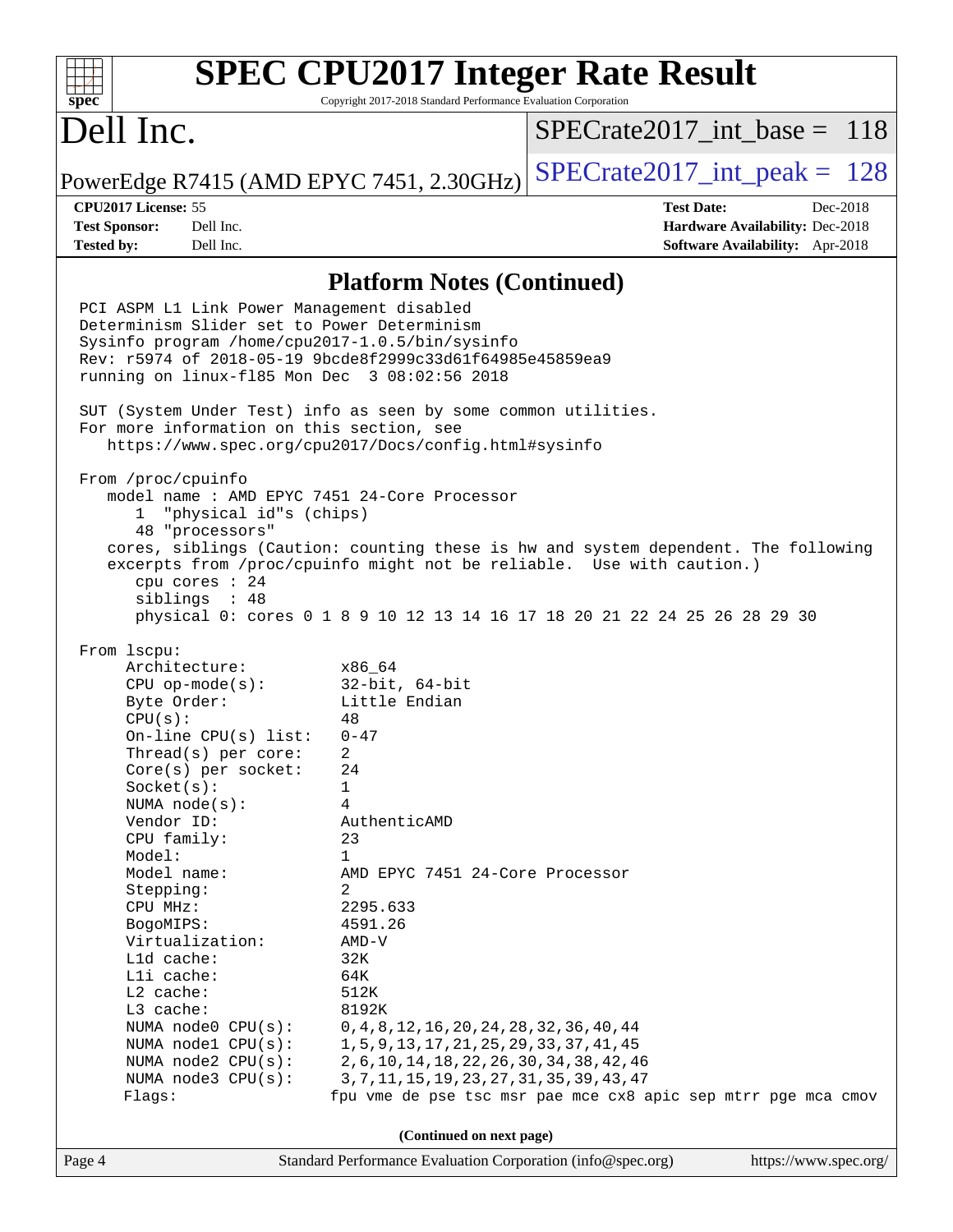| <b>SPEC CPU2017 Integer Rate Result</b>                                                                                                                                                                                                                                                                                                                                                                                                                                                                                                                                                                                                                                                                                                                                                                                                                                                                                                                                                                                  |                                                                                                     |
|--------------------------------------------------------------------------------------------------------------------------------------------------------------------------------------------------------------------------------------------------------------------------------------------------------------------------------------------------------------------------------------------------------------------------------------------------------------------------------------------------------------------------------------------------------------------------------------------------------------------------------------------------------------------------------------------------------------------------------------------------------------------------------------------------------------------------------------------------------------------------------------------------------------------------------------------------------------------------------------------------------------------------|-----------------------------------------------------------------------------------------------------|
| spec<br>Copyright 2017-2018 Standard Performance Evaluation Corporation<br>Dell Inc.                                                                                                                                                                                                                                                                                                                                                                                                                                                                                                                                                                                                                                                                                                                                                                                                                                                                                                                                     | $SPECrate2017\_int\_base = 118$                                                                     |
| PowerEdge R7415 (AMD EPYC 7451, 2.30GHz)                                                                                                                                                                                                                                                                                                                                                                                                                                                                                                                                                                                                                                                                                                                                                                                                                                                                                                                                                                                 | $SPECrate2017\_int\_peak = 128$                                                                     |
| CPU <sub>2017</sub> License: 55<br><b>Test Sponsor:</b><br>Dell Inc.<br>Tested by:<br>Dell Inc.                                                                                                                                                                                                                                                                                                                                                                                                                                                                                                                                                                                                                                                                                                                                                                                                                                                                                                                          | <b>Test Date:</b><br>Dec-2018<br>Hardware Availability: Dec-2018<br>Software Availability: Apr-2018 |
| <b>Platform Notes (Continued)</b>                                                                                                                                                                                                                                                                                                                                                                                                                                                                                                                                                                                                                                                                                                                                                                                                                                                                                                                                                                                        |                                                                                                     |
| pat pse36 clflush mmx fxsr sse sse2 ht syscall nx mmxext fxsr_opt pdpe1gb rdtscp lm<br>constant_tsc rep_good nopl nonstop_tsc extd_apicid amd_dcm aperfmperf eagerfpu pni<br>pclmulqdq monitor ssse3 fma cx16 sse4_1 sse4_2 movbe popcnt aes xsave avx f16c<br>rdrand lahf_lm cmp_legacy svm extapic cr8_legacy abm sse4a misalignsse 3dnowprefetch<br>osvw skinit wdt tce topoext perfctr_core perfctr_nb bpext perfctr_12 mwaitx arat cpb<br>hw_pstate retpoline retpoline_amd npt lbrv svm_lock nrip_save tsc_scale vmcb_clean<br>flushbyasid decodeassists pausefilter pfthreshold vmmcall avic fsgsbase bmil avx2<br>smep bmi2 rdseed adx smap clflushopt sha_ni xsaveopt xsavec xgetbvl clzero irperf<br>ibpb overflow_recov succor smca<br>/proc/cpuinfo cache data<br>cache size : 512 KB                                                                                                                                                                                                                        |                                                                                                     |
| From numactl --hardware WARNING: a numactl 'node' might or might not correspond to a<br>physical chip.<br>$available: 4 nodes (0-3)$<br>node 0 cpus: 0 4 8 12 16 20 24 28 32 36 40 44<br>node 0 size: 128621 MB<br>node 0 free: 128446 MB<br>node 1 cpus: 1 5 9 13 17 21 25 29 33 37 41 45<br>node 1 size: 129018 MB<br>node 1 free: 128845 MB<br>node 2 cpus: 2 6 10 14 18 22 26 30 34 38 42 46<br>node 2 size: 129018 MB<br>node 2 free: 128852 MB<br>node 3 cpus: 3 7 11 15 19 23 27 31 35 39 43 47<br>node 3 size: 129017 MB<br>node 3 free: 128847 MB<br>node distances:<br>$\overline{0}$<br>$\overline{1}$<br>2<br>node<br>3<br>0: 10<br>16 16 16<br>1: 16 10 16 16<br>2:16<br>16 10 16<br>3:<br>16 16<br>16<br>10<br>From /proc/meminfo<br>MemTotal:<br>528052376 kB<br>HugePages_Total:<br>0<br>Hugepagesize:<br>2048 kB<br>/usr/bin/lsb_release -d<br>SUSE Linux Enterprise Server 12 SP3<br>From /etc/*release* /etc/*version*<br>SuSE-release:<br>SUSE Linux Enterprise Server 12 (x86_64)<br>$VERSION = 12$ |                                                                                                     |
| (Continued on next page)                                                                                                                                                                                                                                                                                                                                                                                                                                                                                                                                                                                                                                                                                                                                                                                                                                                                                                                                                                                                 |                                                                                                     |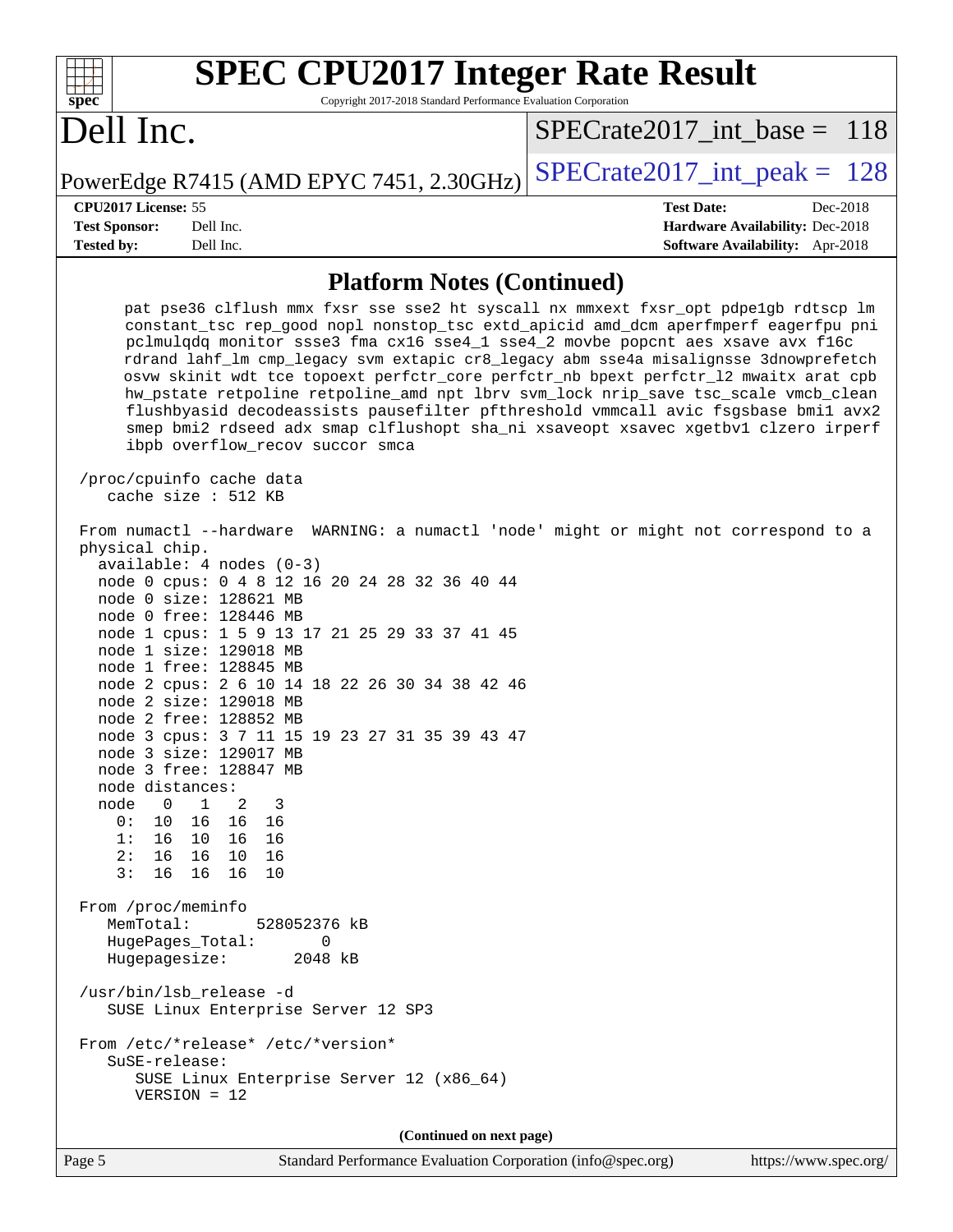| <b>SPEC CPU2017 Integer Rate Result</b>                                                                                                                                                                                                                                                                                                                                                                                                                                                                                                                                                                                                                                                                                                                                                                                                                                                                                                                                                                                                                                                                                                                                                                                                                                                                                                                                                                                                                            |                                 |  |  |  |  |
|--------------------------------------------------------------------------------------------------------------------------------------------------------------------------------------------------------------------------------------------------------------------------------------------------------------------------------------------------------------------------------------------------------------------------------------------------------------------------------------------------------------------------------------------------------------------------------------------------------------------------------------------------------------------------------------------------------------------------------------------------------------------------------------------------------------------------------------------------------------------------------------------------------------------------------------------------------------------------------------------------------------------------------------------------------------------------------------------------------------------------------------------------------------------------------------------------------------------------------------------------------------------------------------------------------------------------------------------------------------------------------------------------------------------------------------------------------------------|---------------------------------|--|--|--|--|
| spec<br>Copyright 2017-2018 Standard Performance Evaluation Corporation                                                                                                                                                                                                                                                                                                                                                                                                                                                                                                                                                                                                                                                                                                                                                                                                                                                                                                                                                                                                                                                                                                                                                                                                                                                                                                                                                                                            |                                 |  |  |  |  |
| Dell Inc.                                                                                                                                                                                                                                                                                                                                                                                                                                                                                                                                                                                                                                                                                                                                                                                                                                                                                                                                                                                                                                                                                                                                                                                                                                                                                                                                                                                                                                                          | $SPECrate2017\_int\_base = 118$ |  |  |  |  |
| PowerEdge R7415 (AMD EPYC 7451, 2.30GHz)                                                                                                                                                                                                                                                                                                                                                                                                                                                                                                                                                                                                                                                                                                                                                                                                                                                                                                                                                                                                                                                                                                                                                                                                                                                                                                                                                                                                                           | $SPECrate2017\_int\_peak = 128$ |  |  |  |  |
| CPU2017 License: 55                                                                                                                                                                                                                                                                                                                                                                                                                                                                                                                                                                                                                                                                                                                                                                                                                                                                                                                                                                                                                                                                                                                                                                                                                                                                                                                                                                                                                                                | <b>Test Date:</b><br>Dec-2018   |  |  |  |  |
| <b>Test Sponsor:</b><br>Dell Inc.                                                                                                                                                                                                                                                                                                                                                                                                                                                                                                                                                                                                                                                                                                                                                                                                                                                                                                                                                                                                                                                                                                                                                                                                                                                                                                                                                                                                                                  | Hardware Availability: Dec-2018 |  |  |  |  |
| <b>Tested by:</b><br>Dell Inc.                                                                                                                                                                                                                                                                                                                                                                                                                                                                                                                                                                                                                                                                                                                                                                                                                                                                                                                                                                                                                                                                                                                                                                                                                                                                                                                                                                                                                                     | Software Availability: Apr-2018 |  |  |  |  |
| <b>Platform Notes (Continued)</b>                                                                                                                                                                                                                                                                                                                                                                                                                                                                                                                                                                                                                                                                                                                                                                                                                                                                                                                                                                                                                                                                                                                                                                                                                                                                                                                                                                                                                                  |                                 |  |  |  |  |
| PATCHLEVEL = 3<br># This file is deprecated and will be removed in a future service pack or release.<br># Please check /etc/os-release for details about this release.<br>os-release:<br>NAME="SLES"<br>VERSION="12-SP3"<br>VERSION_ID="12.3"<br>PRETTY_NAME="SUSE Linux Enterprise Server 12 SP3"<br>ID="sles"<br>$ANSI$ _COLOR=" $0:32$ "<br>CPE_NAME="cpe:/o:suse:sles:12:sp3"<br>uname $-a$ :<br>Linux linux-f185 4.4.126-94.22-default #1 SMP Wed Apr 11 07:45:03 UTC 2018 (9649989)<br>x86_64 x86_64 x86_64 GNU/Linux<br>Kernel self-reported vulnerability status:<br>CVE-2017-5754 (Meltdown):<br>Not affected<br>CVE-2017-5753 (Spectre variant 1): Mitigation: __user pointer sanitization<br>CVE-2017-5715 (Spectre variant 2): Mitigation: Full AMD retpoline + IBPB<br>run-level 3 Dec 3 $08:01$ last=5<br>SPEC is set to: /home/cpu2017-1.0.5<br>Type Size Used Avail Use% Mounted on<br>Filesystem<br>$/\text{dev/sda4}$<br>xfs<br>1.8T 9.5G 1.8T 1% / home<br>Additional information from dmidecode follows. WARNING: Use caution when you interpret<br>this section. The 'dmidecode' program reads system data which is "intended to allow<br>hardware to be accurately determined", but the intent may not be met, as there are<br>frequent changes to hardware, firmware, and the "DMTF SMBIOS" standard.<br>BIOS Dell Inc. 1.6.4 10/04/2018<br>Memory:<br>8x 80CE863280CE M386A8K40BM2-CTD 64 GB 4 rank 2666<br>8x Not Specified Not Specified |                                 |  |  |  |  |
| (End of data from sysinfo program)                                                                                                                                                                                                                                                                                                                                                                                                                                                                                                                                                                                                                                                                                                                                                                                                                                                                                                                                                                                                                                                                                                                                                                                                                                                                                                                                                                                                                                 |                                 |  |  |  |  |
| <b>Compiler Version Notes</b>                                                                                                                                                                                                                                                                                                                                                                                                                                                                                                                                                                                                                                                                                                                                                                                                                                                                                                                                                                                                                                                                                                                                                                                                                                                                                                                                                                                                                                      |                                 |  |  |  |  |
| $502.\text{gcc\_r}(\text{peak})$<br>CC.                                                                                                                                                                                                                                                                                                                                                                                                                                                                                                                                                                                                                                                                                                                                                                                                                                                                                                                                                                                                                                                                                                                                                                                                                                                                                                                                                                                                                            |                                 |  |  |  |  |
| AOCC.LLVM.4.0.0.B35.2017_04_26 clang version 4.0.0 (CLANG:) (based on LLVM<br>AOCC.LLVM.4.0.0.B35.2017_04_26)<br>(Continued on next page)                                                                                                                                                                                                                                                                                                                                                                                                                                                                                                                                                                                                                                                                                                                                                                                                                                                                                                                                                                                                                                                                                                                                                                                                                                                                                                                          |                                 |  |  |  |  |
|                                                                                                                                                                                                                                                                                                                                                                                                                                                                                                                                                                                                                                                                                                                                                                                                                                                                                                                                                                                                                                                                                                                                                                                                                                                                                                                                                                                                                                                                    |                                 |  |  |  |  |

Page 6 Standard Performance Evaluation Corporation [\(info@spec.org\)](mailto:info@spec.org) <https://www.spec.org/>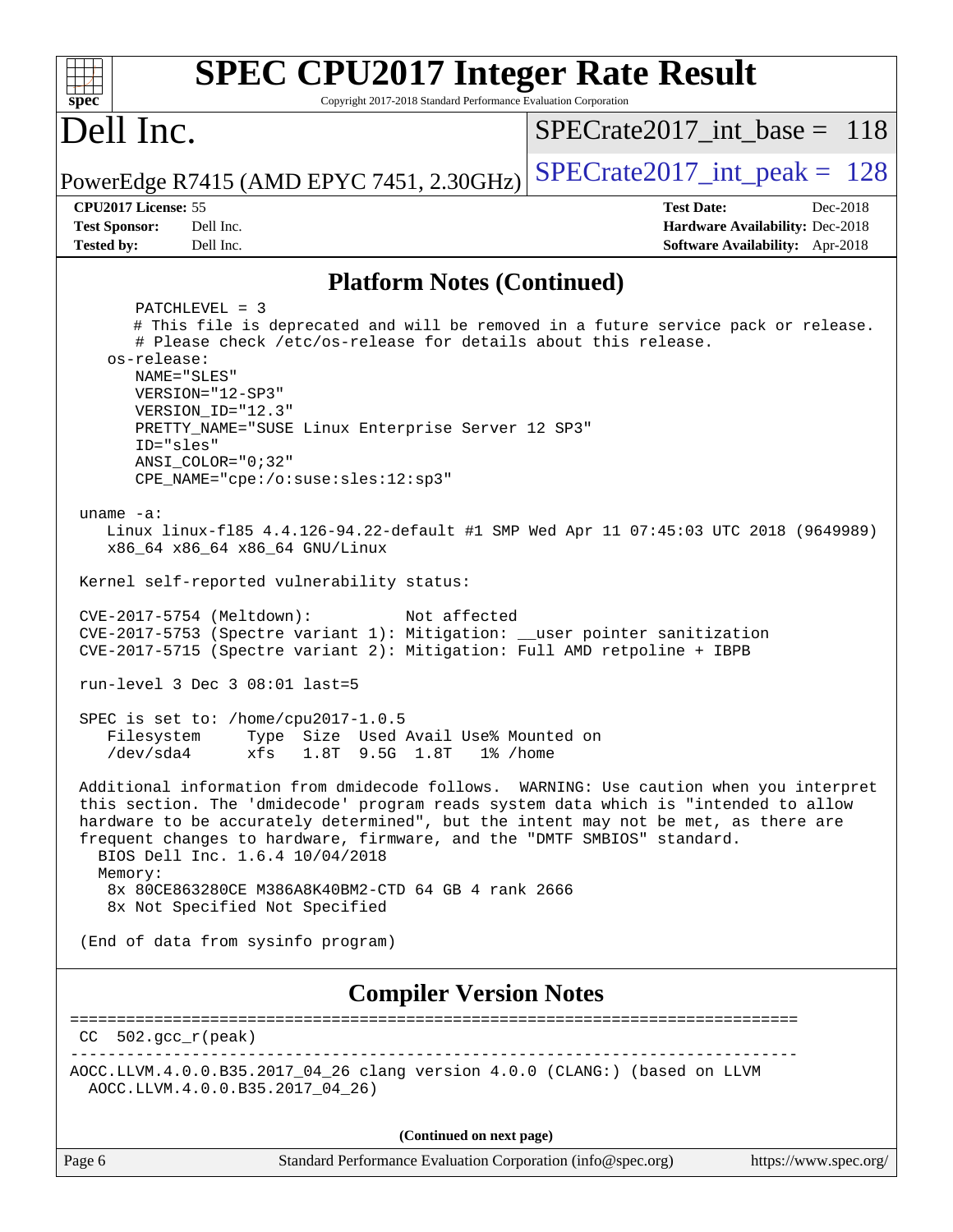| <b>SPEC CPU2017 Integer Rate Result</b>                         |  |
|-----------------------------------------------------------------|--|
| Copyright 2017-2018 Standard Performance Evaluation Corporation |  |
|                                                                 |  |

## Dell Inc.

**[spec](http://www.spec.org/)**

[SPECrate2017\\_int\\_base =](http://www.spec.org/auto/cpu2017/Docs/result-fields.html#SPECrate2017intbase) 118

PowerEdge R7415 (AMD EPYC 7451, 2.30GHz) [SPECrate2017\\_int\\_peak =](http://www.spec.org/auto/cpu2017/Docs/result-fields.html#SPECrate2017intpeak)  $128$ 

**[CPU2017 License:](http://www.spec.org/auto/cpu2017/Docs/result-fields.html#CPU2017License)** 55 **[Test Date:](http://www.spec.org/auto/cpu2017/Docs/result-fields.html#TestDate)** Dec-2018 **[Test Sponsor:](http://www.spec.org/auto/cpu2017/Docs/result-fields.html#TestSponsor)** Dell Inc. **[Hardware Availability:](http://www.spec.org/auto/cpu2017/Docs/result-fields.html#HardwareAvailability)** Dec-2018 **[Tested by:](http://www.spec.org/auto/cpu2017/Docs/result-fields.html#Testedby)** Dell Inc. **[Software Availability:](http://www.spec.org/auto/cpu2017/Docs/result-fields.html#SoftwareAvailability)** Apr-2018

### **[Compiler Version Notes \(Continued\)](http://www.spec.org/auto/cpu2017/Docs/result-fields.html#CompilerVersionNotes)**

| (Continued on next page)                                                                                                                                                                                                             |
|--------------------------------------------------------------------------------------------------------------------------------------------------------------------------------------------------------------------------------------|
| AOCC.LLVM.4.0.0.B35.2017_04_26 clang version 4.0.0 (CLANG:) (based on LLVM<br>AOCC.LLVM.4.0.0.B35.2017 04 26)<br>Target: x86_64-unknown-linux-gnu<br>Thread model: posix<br>InstalledDir: /root/work/compilers/AOCC-1.0-Compiler/bin |
| $500. perlbench_r (peak) 525.x264_r (peak)$<br>CC.                                                                                                                                                                                   |
| InstalledDir: /root/work/compilers/AOCC-1.0-Compiler/bin                                                                                                                                                                             |
| AOCC.LLVM.4.0.0.B35.2017_04_26 clang version 4.0.0 (CLANG:) (based on LLVM<br>AOCC.LLVM.4.0.0.B35.2017_04_26)<br>Target: x86_64-unknown-linux-gnu<br>Thread model: posix                                                             |
| CXXC 520.omnetpp_r(base, peak) 523.xalancbmk_r(base) 531.deepsjeng_r(base,<br>peak) 541.leela_r(base)<br>--------------------------                                                                                                  |
| AOCC.LLVM.4.0.0.B35.2017_04_26 clang version 4.0.0 (CLANG:) (based on LLVM<br>AOCC.LLVM.4.0.0.B35.2017_04_26)<br>Target: x86_64-unknown-linux-gnu<br>Thread model: posix<br>InstalledDir: /root/work/compilers/AOCC-1.0-Compiler/bin |
| 500.perlbench_r(base) 502.gcc_r(base) 505.mcf_r(base, peak)<br>CC.<br>525.x264_r(base) 557.xz_r(base, peak)                                                                                                                          |
| AOCC.LLVM.4.0.0.B35.2017_04_26 clang version 4.0.0 (CLANG:) (based on LLVM<br>AOCC.LLVM.4.0.0.B35.2017 04 26)<br>Target: i386-unknown-linux-gnu<br>Thread model: posix<br>InstalledDir: /root/work/compilers/AOCC-1.0-Compiler/bin   |
| CXXC 523.xalancbmk_r(peak)                                                                                                                                                                                                           |
| Target: i386-unknown-linux-gnu<br>Thread model: posix<br>InstalledDir: /root/work/compilers/AOCC-1.0-Compiler/bin                                                                                                                    |

Page 7 Standard Performance Evaluation Corporation [\(info@spec.org\)](mailto:info@spec.org) <https://www.spec.org/>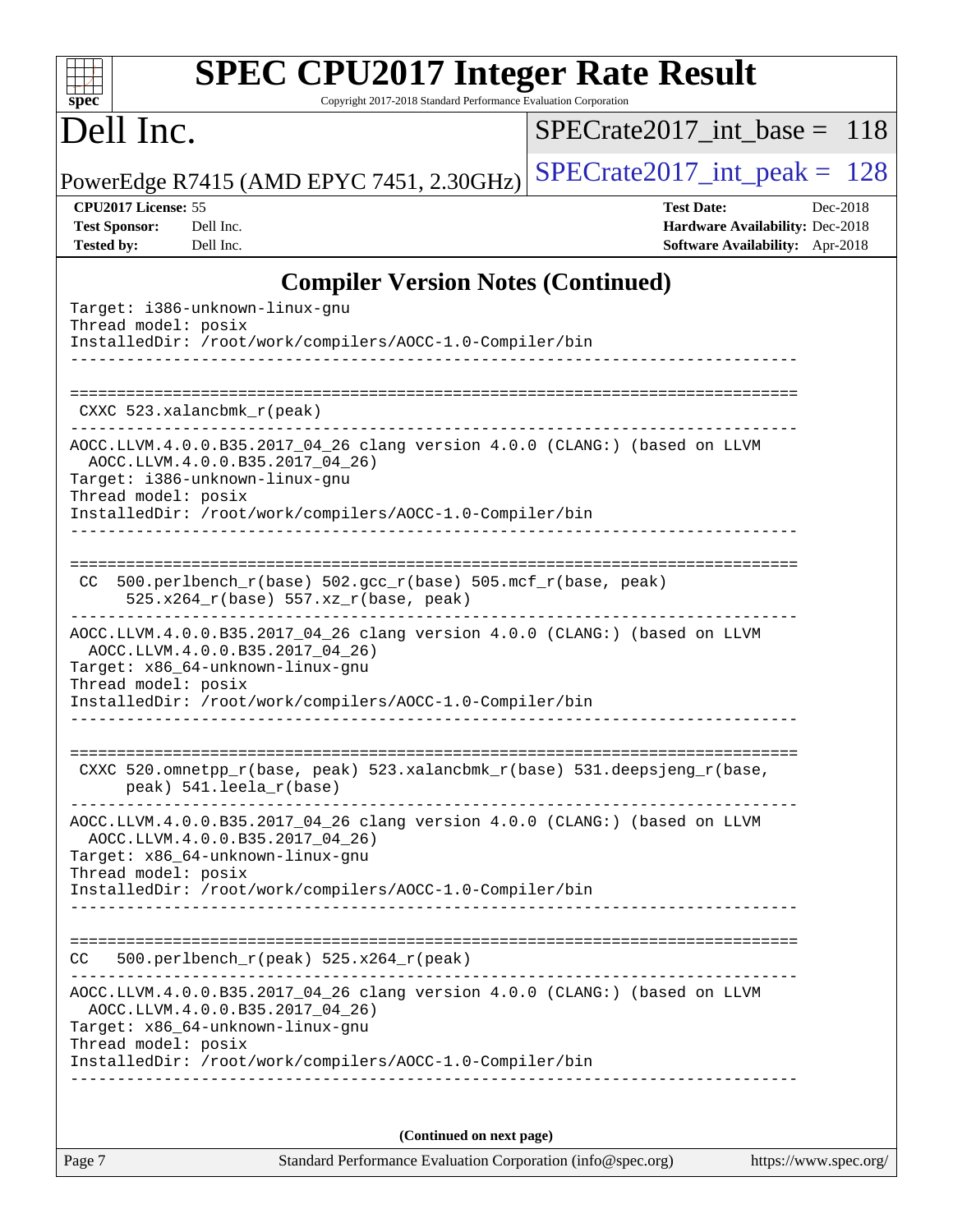#### $\pm$   $\mu$ **[spec](http://www.spec.org/)**

# **[SPEC CPU2017 Integer Rate Result](http://www.spec.org/auto/cpu2017/Docs/result-fields.html#SPECCPU2017IntegerRateResult)**

Copyright 2017-2018 Standard Performance Evaluation Corporation

## Dell Inc.

[SPECrate2017\\_int\\_base =](http://www.spec.org/auto/cpu2017/Docs/result-fields.html#SPECrate2017intbase) 118

PowerEdge R7415 (AMD EPYC 7451, 2.30GHz)  $\left|$  [SPECrate2017\\_int\\_peak =](http://www.spec.org/auto/cpu2017/Docs/result-fields.html#SPECrate2017intpeak) 128

| <b>Test Sponsor:</b> | Dell In |
|----------------------|---------|
| <b>Tested by:</b>    | Dell In |

**[CPU2017 License:](http://www.spec.org/auto/cpu2017/Docs/result-fields.html#CPU2017License)** 55 **[Test Date:](http://www.spec.org/auto/cpu2017/Docs/result-fields.html#TestDate)** Dec-2018 **[Test Sponsor:](http://www.spec.org/auto/cpu2017/Docs/result-fields.html#TestSponsor)** Decree Sponsor: **[Hardware Availability:](http://www.spec.org/auto/cpu2017/Docs/result-fields.html#HardwareAvailability)** Dec-2018 **[Tested by:](http://www.spec.org/auto/cpu2017/Docs/result-fields.html#Testedby) [Software Availability:](http://www.spec.org/auto/cpu2017/Docs/result-fields.html#SoftwareAvailability)** Apr-2018

### **[Compiler Version Notes \(Continued\)](http://www.spec.org/auto/cpu2017/Docs/result-fields.html#CompilerVersionNotes)**

============================================================================== CXXC 541.leela\_r(peak) ------------------------------------------------------------------------------ AOCC.LLVM.4.0.0.B35.2017\_04\_26 clang version 4.0.0 (CLANG:) (based on LLVM AOCC.LLVM.4.0.0.B35.2017\_04\_26) Target: x86\_64-unknown-linux-gnu Thread model: posix InstalledDir: /root/work/compilers/AOCC-1.0-Compiler/bin ------------------------------------------------------------------------------ ============================================================================== FC 548.exchange2\_r(base, peak) GNU Fortran (GCC) 4.8.2 Copyright (C) 2013 Free Software Foundation, Inc. GNU Fortran comes with NO WARRANTY, to the extent permitted by law. You may redistribute copies of GNU Fortran under the terms of the GNU General Public License. For more information about these matters, see the file named COPYING ------------------------------------------------------------------------------

## **[Base Compiler Invocation](http://www.spec.org/auto/cpu2017/Docs/result-fields.html#BaseCompilerInvocation)**

[C benchmarks](http://www.spec.org/auto/cpu2017/Docs/result-fields.html#Cbenchmarks): [clang](http://www.spec.org/cpu2017/results/res2018q4/cpu2017-20181210-10151.flags.html#user_CCbase_Fclang3_a68b77bfed473bd9cdd22529af008e8306c2e3948617c8991604c1a2000ee4a73ef90dd8bc793e105fe4165a625d26dacbda4708d828ad19048918c071b363ec)

[C++ benchmarks:](http://www.spec.org/auto/cpu2017/Docs/result-fields.html#CXXbenchmarks) [clang++](http://www.spec.org/cpu2017/results/res2018q4/cpu2017-20181210-10151.flags.html#user_CXXbase_Fclang3_57a48582e5be507d19b2527b3e7d4f85d9b8669ffc9a8a0dbb9bcf949a918a58bbab411e0c4d14a3922022a3e425a90db94042683824c1806feff4324ca1000d)

[Fortran benchmarks](http://www.spec.org/auto/cpu2017/Docs/result-fields.html#Fortranbenchmarks): [clang](http://www.spec.org/cpu2017/results/res2018q4/cpu2017-20181210-10151.flags.html#user_FCbase_Fclang3_a68b77bfed473bd9cdd22529af008e8306c2e3948617c8991604c1a2000ee4a73ef90dd8bc793e105fe4165a625d26dacbda4708d828ad19048918c071b363ec) [gfortran](http://www.spec.org/cpu2017/results/res2018q4/cpu2017-20181210-10151.flags.html#user_FCbase_aocc-gfortran_128c91a56d61ddb07404721e65b8f9498c31a443dacbd3b7f212891090eca86e2d099b520f75b99e9e8ac4fdec01f4d15f0b65e47123ec4c42b0759045731a1f)

## **[Base Portability Flags](http://www.spec.org/auto/cpu2017/Docs/result-fields.html#BasePortabilityFlags)**

 500.perlbench\_r: [-DSPEC\\_LINUX\\_X64](http://www.spec.org/cpu2017/results/res2018q4/cpu2017-20181210-10151.flags.html#b500.perlbench_r_basePORTABILITY_DSPEC_LINUX_X64) [-DSPEC\\_LP64](http://www.spec.org/cpu2017/results/res2018q4/cpu2017-20181210-10151.flags.html#b500.perlbench_r_baseEXTRA_PORTABILITY_DSPEC_LP64) 502.gcc\_r: [-DSPEC\\_LP64](http://www.spec.org/cpu2017/results/res2018q4/cpu2017-20181210-10151.flags.html#suite_baseEXTRA_PORTABILITY502_gcc_r_DSPEC_LP64) 505.mcf\_r: [-DSPEC\\_LP64](http://www.spec.org/cpu2017/results/res2018q4/cpu2017-20181210-10151.flags.html#suite_baseEXTRA_PORTABILITY505_mcf_r_DSPEC_LP64) 520.omnetpp\_r: [-DSPEC\\_LP64](http://www.spec.org/cpu2017/results/res2018q4/cpu2017-20181210-10151.flags.html#suite_baseEXTRA_PORTABILITY520_omnetpp_r_DSPEC_LP64) 523.xalancbmk\_r: [-DSPEC\\_LINUX](http://www.spec.org/cpu2017/results/res2018q4/cpu2017-20181210-10151.flags.html#b523.xalancbmk_r_basePORTABILITY_DSPEC_LINUX) [-DSPEC\\_LP64](http://www.spec.org/cpu2017/results/res2018q4/cpu2017-20181210-10151.flags.html#suite_baseEXTRA_PORTABILITY523_xalancbmk_r_DSPEC_LP64) 525.x264\_r: [-DSPEC\\_LP64](http://www.spec.org/cpu2017/results/res2018q4/cpu2017-20181210-10151.flags.html#suite_baseEXTRA_PORTABILITY525_x264_r_DSPEC_LP64) 531.deepsjeng\_r: [-DSPEC\\_LP64](http://www.spec.org/cpu2017/results/res2018q4/cpu2017-20181210-10151.flags.html#suite_baseEXTRA_PORTABILITY531_deepsjeng_r_DSPEC_LP64) 541.leela\_r: [-DSPEC\\_LP64](http://www.spec.org/cpu2017/results/res2018q4/cpu2017-20181210-10151.flags.html#suite_baseEXTRA_PORTABILITY541_leela_r_DSPEC_LP64) 548.exchange2\_r: [-DSPEC\\_LP64](http://www.spec.org/cpu2017/results/res2018q4/cpu2017-20181210-10151.flags.html#suite_baseEXTRA_PORTABILITY548_exchange2_r_DSPEC_LP64)

**(Continued on next page)**

Page 8 Standard Performance Evaluation Corporation [\(info@spec.org\)](mailto:info@spec.org) <https://www.spec.org/>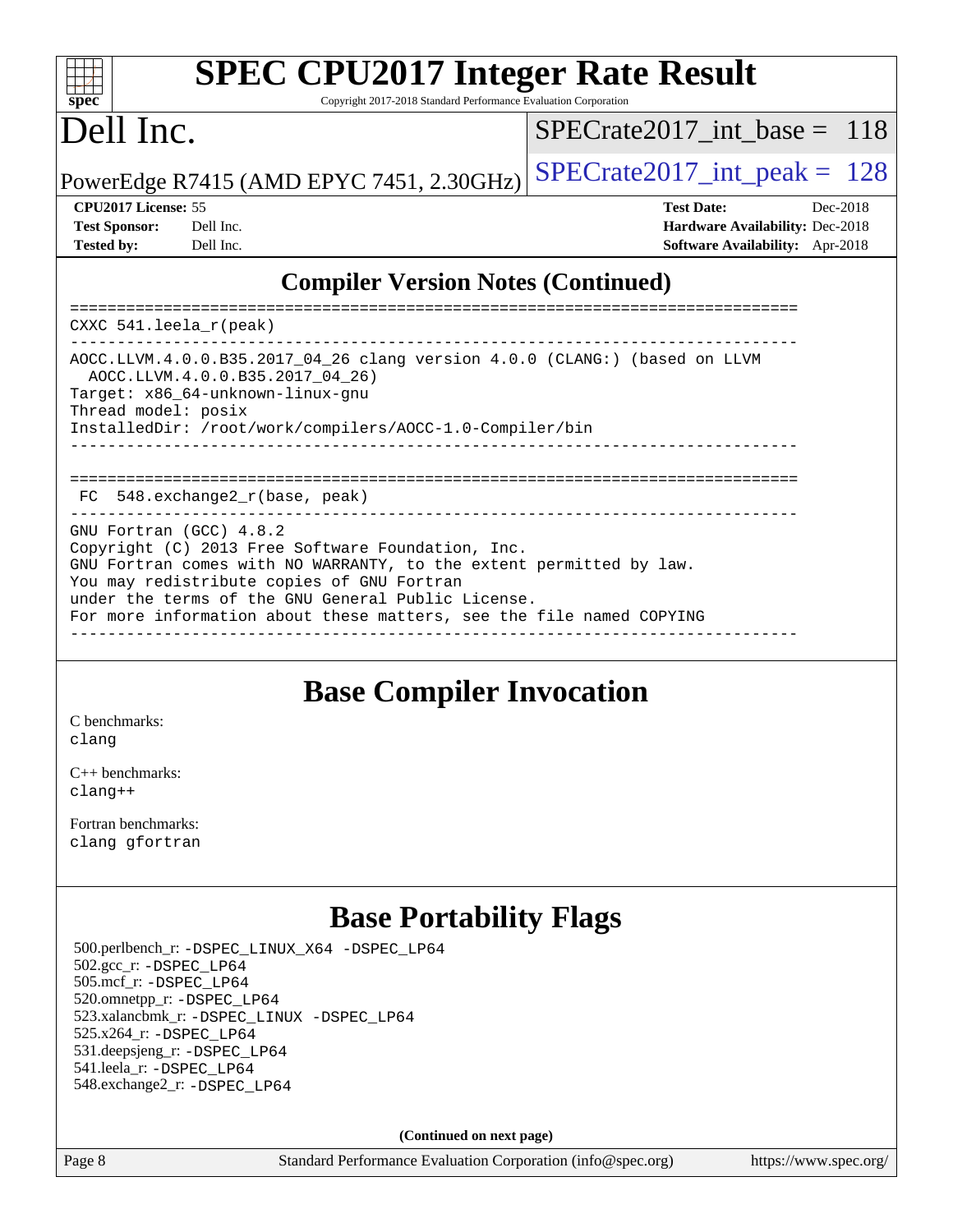#### $+\ +$ **[spec](http://www.spec.org/)**

# **[SPEC CPU2017 Integer Rate Result](http://www.spec.org/auto/cpu2017/Docs/result-fields.html#SPECCPU2017IntegerRateResult)**

Copyright 2017-2018 Standard Performance Evaluation Corporation

## Dell Inc.

[SPECrate2017\\_int\\_base =](http://www.spec.org/auto/cpu2017/Docs/result-fields.html#SPECrate2017intbase) 118

PowerEdge R7415 (AMD EPYC 7451, 2.30GHz)  $\left|$  [SPECrate2017\\_int\\_peak =](http://www.spec.org/auto/cpu2017/Docs/result-fields.html#SPECrate2017intpeak) 128

**[CPU2017 License:](http://www.spec.org/auto/cpu2017/Docs/result-fields.html#CPU2017License)** 55 **[Test Date:](http://www.spec.org/auto/cpu2017/Docs/result-fields.html#TestDate)** Dec-2018 **[Test Sponsor:](http://www.spec.org/auto/cpu2017/Docs/result-fields.html#TestSponsor)** Dell Inc. **[Hardware Availability:](http://www.spec.org/auto/cpu2017/Docs/result-fields.html#HardwareAvailability)** Dec-2018 **[Tested by:](http://www.spec.org/auto/cpu2017/Docs/result-fields.html#Testedby)** Dell Inc. **[Software Availability:](http://www.spec.org/auto/cpu2017/Docs/result-fields.html#SoftwareAvailability)** Apr-2018

## **[Base Portability Flags \(Continued\)](http://www.spec.org/auto/cpu2017/Docs/result-fields.html#BasePortabilityFlags)**

557.xz\_r: [-DSPEC\\_LP64](http://www.spec.org/cpu2017/results/res2018q4/cpu2017-20181210-10151.flags.html#suite_baseEXTRA_PORTABILITY557_xz_r_DSPEC_LP64)

## **[Base Optimization Flags](http://www.spec.org/auto/cpu2017/Docs/result-fields.html#BaseOptimizationFlags)**

[C benchmarks](http://www.spec.org/auto/cpu2017/Docs/result-fields.html#Cbenchmarks):

[-flto](http://www.spec.org/cpu2017/results/res2018q4/cpu2017-20181210-10151.flags.html#user_CCbase_lto) [-Wl,-plugin-opt=-merge-constant](http://www.spec.org/cpu2017/results/res2018q4/cpu2017-20181210-10151.flags.html#user_CCbase_F-merge-constant_1d79771b5442061d9c8e05556c6b0c655e6c9e66f8c6936b0129d434b6acd2b1cf1b7cd2540d1570ff636111b08a6bc36e2e61fc34531f8ef7c1a34c57be1dbb) [-Wl,-plugin-opt=-lsr-in-nested-loop](http://www.spec.org/cpu2017/results/res2018q4/cpu2017-20181210-10151.flags.html#user_CCbase_lsr-in-nested-loop_1cff93fd95162f5e77640b5271e8bed680fb62b4a8d96fb8ab217ff3244646f1fbb342e31af83c263403bbf5249c7dc7732d5c86c3eab4cc8d32dcb7a6f33ca0) [-Wl,-plugin-opt=-disable-vect-cmp](http://www.spec.org/cpu2017/results/res2018q4/cpu2017-20181210-10151.flags.html#user_CCbase_disable-vect-cmp_1056b9a09b8ddc126e023b5f99ae33179ef568835465af9b7adeacf4b6480ff575c8aee439265bcfbcbf086f33f2fa5cca2bc4cf52b64c0cd2e10f6503cba02d) [-O3](http://www.spec.org/cpu2017/results/res2018q4/cpu2017-20181210-10151.flags.html#user_CCbase_F-O3) [-ffast-math](http://www.spec.org/cpu2017/results/res2018q4/cpu2017-20181210-10151.flags.html#user_CCbase_F-aocc-ffast-math_78dd175de6534c2005829757b9b0f2878e57b067cce6f7c443b2250ac68890960e2e1b320ca04b81ff7c62c6f87870ed05f06baf7875eea2990d38e3b73c71f1) [-march=znver1](http://www.spec.org/cpu2017/results/res2018q4/cpu2017-20181210-10151.flags.html#user_CCbase_F-march) [-fstruct-layout=2](http://www.spec.org/cpu2017/results/res2018q4/cpu2017-20181210-10151.flags.html#user_CCbase_F-fstruct-layout_a05ec02e17cdf7fe0c3950a6b005251b2b1e5e67af2b5298cf72714730c3d59ba290e75546b10aa22dac074c15ceaca36ae22c62cb51bcb2fbdc9dc4e7e222c4) [-mllvm -unroll-threshold=100](http://www.spec.org/cpu2017/results/res2018q4/cpu2017-20181210-10151.flags.html#user_CCbase_F-unroll-threshold_2755d0c78138845d361fa1543e3a063fffa198df9b3edf0cfb856bbc88a81e1769b12ac7a550c5d35197be55360db1a3f95a8d1304df999456cabf5120c45168) [-fremap-arrays](http://www.spec.org/cpu2017/results/res2018q4/cpu2017-20181210-10151.flags.html#user_CCbase_F-fremap-arrays) [-mno-avx2](http://www.spec.org/cpu2017/results/res2018q4/cpu2017-20181210-10151.flags.html#user_CCbase_F-mno-avx2) [-mllvm -inline-threshold=1000](http://www.spec.org/cpu2017/results/res2018q4/cpu2017-20181210-10151.flags.html#user_CCbase_inline-threshold_b7832241b0a6397e4ecdbaf0eb7defdc10f885c2a282fa3240fdc99844d543fda39cf8a4a9dccf68cf19b5438ac3b455264f478df15da0f4988afa40d8243bab) [-mllvm -disable-vect-cmp](http://www.spec.org/cpu2017/results/res2018q4/cpu2017-20181210-10151.flags.html#user_CCbase_disable-vect-cmp_d995c9eb800469498c6893dc847c54c903d59847b18cb2ac22011b9af7010c96d2d48d3c6b41246fe86945001509aa4dc528afb61cb238fd3b256a31781ea0cf) [-z muldefs](http://www.spec.org/cpu2017/results/res2018q4/cpu2017-20181210-10151.flags.html#user_CCbase_F-z-muldefs) [-ljemalloc](http://www.spec.org/cpu2017/results/res2018q4/cpu2017-20181210-10151.flags.html#user_CCbase_jemalloc-lib_d1249b907c500fa1c0672f44f562e3d0f79738ae9e3c4a9c376d49f265a04b9c99b167ecedbf6711b3085be911c67ff61f150a17b3472be731631ba4d0471706)

#### [C++ benchmarks:](http://www.spec.org/auto/cpu2017/Docs/result-fields.html#CXXbenchmarks)

```
-flto -Wl,-plugin-opt=-merge-constant
-Wl,-plugin-opt=-lsr-in-nested-loop -Wl,-plugin-opt=-disable-vect-cmp
-O3 -march=znver1 -mllvm -unroll-threshold=100 -finline-aggressive
-fremap-arrays -mllvm -inline-threshold=1000 -mllvm -disable-vect-cmp
-z muldefs -ljemalloc
```
#### [Fortran benchmarks](http://www.spec.org/auto/cpu2017/Docs/result-fields.html#Fortranbenchmarks):

```
-flto -Wl,-plugin-opt=-merge-constant
-Wl,-plugin-opt=-lsr-in-nested-loop -Wl,-plugin-opt=-disable-vect-cmp
-O3 -mavx -madx -funroll-loops -ffast-math -z muldefs -Ofast
-fdefault-integer-8 -fplugin=dragonegg.so
-fplugin-arg-dragonegg-llvm-option=-lsr-in-nested-loop
-fplugin-arg-dragonegg-llvm-option=-enable-iv-split
-fplugin-arg-dragonegg-llvm-option=-merge-constant
-fplugin-arg-dragonegg-llvm-option=-inline-threshold:1000
-fplugin-arg-dragonegg-llvm-option=-disable-vect-cmp -ljemalloc
-lgfortran -lamdlibm
```
## **[Peak Compiler Invocation](http://www.spec.org/auto/cpu2017/Docs/result-fields.html#PeakCompilerInvocation)**

[C benchmarks](http://www.spec.org/auto/cpu2017/Docs/result-fields.html#Cbenchmarks): [clang](http://www.spec.org/cpu2017/results/res2018q4/cpu2017-20181210-10151.flags.html#user_CCpeak_Fclang3_a68b77bfed473bd9cdd22529af008e8306c2e3948617c8991604c1a2000ee4a73ef90dd8bc793e105fe4165a625d26dacbda4708d828ad19048918c071b363ec)

[C++ benchmarks:](http://www.spec.org/auto/cpu2017/Docs/result-fields.html#CXXbenchmarks) [clang++](http://www.spec.org/cpu2017/results/res2018q4/cpu2017-20181210-10151.flags.html#user_CXXpeak_Fclang3_57a48582e5be507d19b2527b3e7d4f85d9b8669ffc9a8a0dbb9bcf949a918a58bbab411e0c4d14a3922022a3e425a90db94042683824c1806feff4324ca1000d)

[Fortran benchmarks](http://www.spec.org/auto/cpu2017/Docs/result-fields.html#Fortranbenchmarks): [clang](http://www.spec.org/cpu2017/results/res2018q4/cpu2017-20181210-10151.flags.html#user_FCpeak_Fclang3_a68b77bfed473bd9cdd22529af008e8306c2e3948617c8991604c1a2000ee4a73ef90dd8bc793e105fe4165a625d26dacbda4708d828ad19048918c071b363ec) [gfortran](http://www.spec.org/cpu2017/results/res2018q4/cpu2017-20181210-10151.flags.html#user_FCpeak_aocc-gfortran_128c91a56d61ddb07404721e65b8f9498c31a443dacbd3b7f212891090eca86e2d099b520f75b99e9e8ac4fdec01f4d15f0b65e47123ec4c42b0759045731a1f)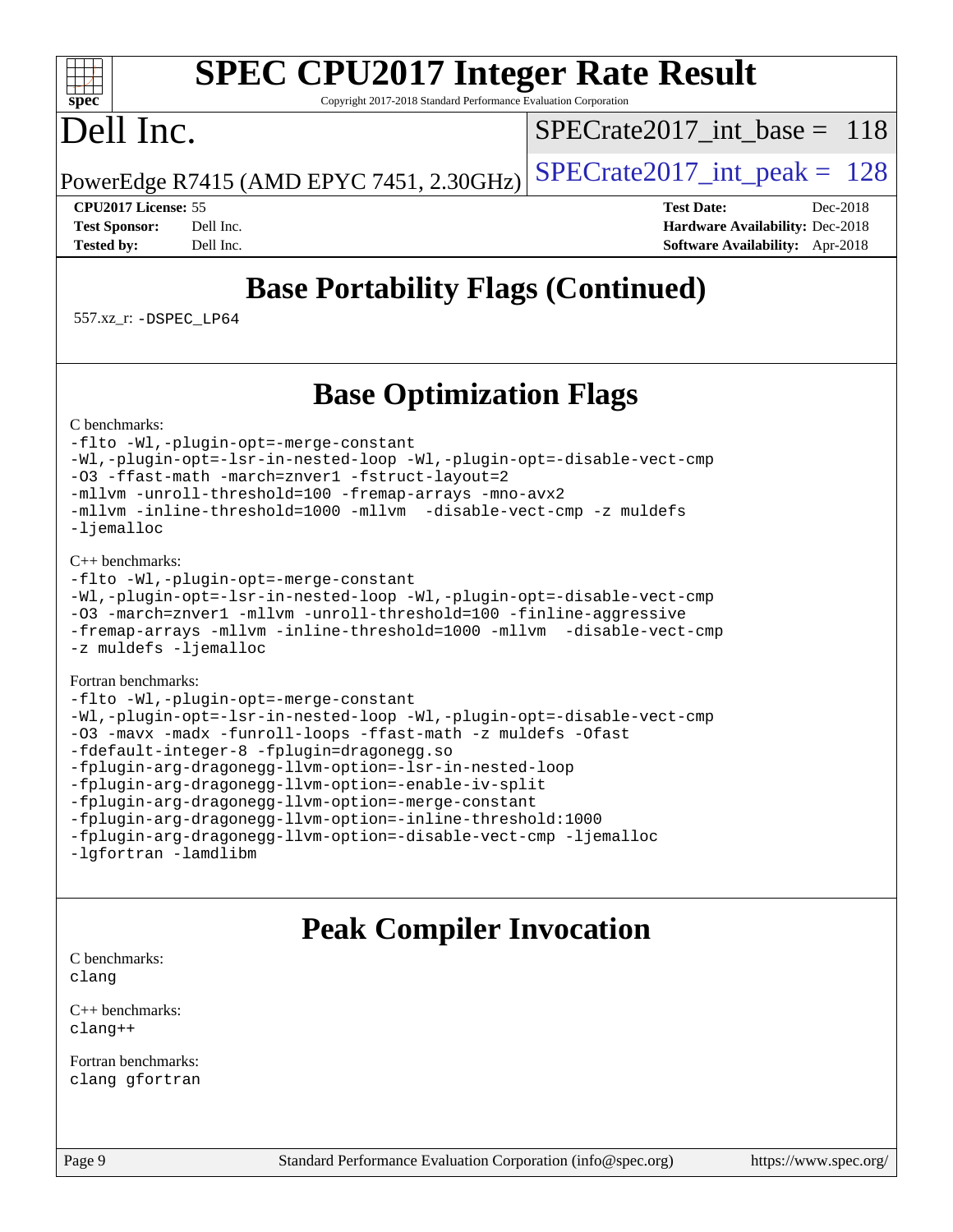#### $+\ +$ **[spec](http://www.spec.org/)**

# **[SPEC CPU2017 Integer Rate Result](http://www.spec.org/auto/cpu2017/Docs/result-fields.html#SPECCPU2017IntegerRateResult)**

Copyright 2017-2018 Standard Performance Evaluation Corporation

## Dell Inc.

[SPECrate2017\\_int\\_base =](http://www.spec.org/auto/cpu2017/Docs/result-fields.html#SPECrate2017intbase) 118

PowerEdge R7415 (AMD EPYC 7451, 2.30GHz)  $\left|$  [SPECrate2017\\_int\\_peak =](http://www.spec.org/auto/cpu2017/Docs/result-fields.html#SPECrate2017intpeak) 128

**[CPU2017 License:](http://www.spec.org/auto/cpu2017/Docs/result-fields.html#CPU2017License)** 55 **[Test Date:](http://www.spec.org/auto/cpu2017/Docs/result-fields.html#TestDate)** Dec-2018 **[Test Sponsor:](http://www.spec.org/auto/cpu2017/Docs/result-fields.html#TestSponsor)** Dell Inc. **[Hardware Availability:](http://www.spec.org/auto/cpu2017/Docs/result-fields.html#HardwareAvailability)** Dec-2018 **[Tested by:](http://www.spec.org/auto/cpu2017/Docs/result-fields.html#Testedby)** Dell Inc. **[Software Availability:](http://www.spec.org/auto/cpu2017/Docs/result-fields.html#SoftwareAvailability)** Apr-2018

## **[Peak Portability Flags](http://www.spec.org/auto/cpu2017/Docs/result-fields.html#PeakPortabilityFlags)**

 500.perlbench\_r: [-DSPEC\\_LINUX\\_X64](http://www.spec.org/cpu2017/results/res2018q4/cpu2017-20181210-10151.flags.html#b500.perlbench_r_peakPORTABILITY_DSPEC_LINUX_X64) [-DSPEC\\_LP64](http://www.spec.org/cpu2017/results/res2018q4/cpu2017-20181210-10151.flags.html#b500.perlbench_r_peakEXTRA_PORTABILITY_DSPEC_LP64) 502.gcc\_r: [-D\\_FILE\\_OFFSET\\_BITS=64](http://www.spec.org/cpu2017/results/res2018q4/cpu2017-20181210-10151.flags.html#user_peakEXTRA_PORTABILITY502_gcc_r_F-D_FILE_OFFSET_BITS_5ae949a99b284ddf4e95728d47cb0843d81b2eb0e18bdfe74bbf0f61d0b064f4bda2f10ea5eb90e1dcab0e84dbc592acfc5018bc955c18609f94ddb8d550002c) 505.mcf\_r: [-DSPEC\\_LP64](http://www.spec.org/cpu2017/results/res2018q4/cpu2017-20181210-10151.flags.html#suite_peakEXTRA_PORTABILITY505_mcf_r_DSPEC_LP64) 520.omnetpp\_r: [-DSPEC\\_LP64](http://www.spec.org/cpu2017/results/res2018q4/cpu2017-20181210-10151.flags.html#suite_peakEXTRA_PORTABILITY520_omnetpp_r_DSPEC_LP64) 523.xalancbmk\_r: [-DSPEC\\_LINUX](http://www.spec.org/cpu2017/results/res2018q4/cpu2017-20181210-10151.flags.html#b523.xalancbmk_r_peakPORTABILITY_DSPEC_LINUX) [-D\\_FILE\\_OFFSET\\_BITS=64](http://www.spec.org/cpu2017/results/res2018q4/cpu2017-20181210-10151.flags.html#user_peakEXTRA_PORTABILITY523_xalancbmk_r_F-D_FILE_OFFSET_BITS_5ae949a99b284ddf4e95728d47cb0843d81b2eb0e18bdfe74bbf0f61d0b064f4bda2f10ea5eb90e1dcab0e84dbc592acfc5018bc955c18609f94ddb8d550002c) 525.x264\_r: [-DSPEC\\_LP64](http://www.spec.org/cpu2017/results/res2018q4/cpu2017-20181210-10151.flags.html#suite_peakEXTRA_PORTABILITY525_x264_r_DSPEC_LP64) 531.deepsjeng\_r: [-DSPEC\\_LP64](http://www.spec.org/cpu2017/results/res2018q4/cpu2017-20181210-10151.flags.html#suite_peakEXTRA_PORTABILITY531_deepsjeng_r_DSPEC_LP64) 541.leela\_r: [-DSPEC\\_LP64](http://www.spec.org/cpu2017/results/res2018q4/cpu2017-20181210-10151.flags.html#suite_peakEXTRA_PORTABILITY541_leela_r_DSPEC_LP64) 548.exchange2\_r: [-DSPEC\\_LP64](http://www.spec.org/cpu2017/results/res2018q4/cpu2017-20181210-10151.flags.html#suite_peakEXTRA_PORTABILITY548_exchange2_r_DSPEC_LP64) 557.xz\_r: [-DSPEC\\_LP64](http://www.spec.org/cpu2017/results/res2018q4/cpu2017-20181210-10151.flags.html#suite_peakEXTRA_PORTABILITY557_xz_r_DSPEC_LP64)

## **[Peak Optimization Flags](http://www.spec.org/auto/cpu2017/Docs/result-fields.html#PeakOptimizationFlags)**

[C benchmarks](http://www.spec.org/auto/cpu2017/Docs/result-fields.html#Cbenchmarks):

```
 500.perlbench_r: -flto -Wl,-plugin-opt=-merge-constant
-Wl,-plugin-opt=-lsr-in-nested-loop
-fprofile-instr-generate(pass 1)
-fprofile-instr-use(pass 2) -Ofast -march=znver1
-fstruct-layout=3 -mllvm -vectorize-memory-aggressively
-mno-avx2 -mllvm -unroll-threshold=100 -fremap-arrays
-mllvm -inline-threshold=1000 -ljemalloc
```
 502.gcc\_r: [-m32](http://www.spec.org/cpu2017/results/res2018q4/cpu2017-20181210-10151.flags.html#user_peakCCLD502_gcc_r_F-m32) [-flto](http://www.spec.org/cpu2017/results/res2018q4/cpu2017-20181210-10151.flags.html#user_peakCOPTIMIZEEXTRA_LDFLAGS502_gcc_r_lto) [-Wl,-plugin-opt=-merge-constant](http://www.spec.org/cpu2017/results/res2018q4/cpu2017-20181210-10151.flags.html#user_peakEXTRA_LDFLAGS502_gcc_r_F-merge-constant_1d79771b5442061d9c8e05556c6b0c655e6c9e66f8c6936b0129d434b6acd2b1cf1b7cd2540d1570ff636111b08a6bc36e2e61fc34531f8ef7c1a34c57be1dbb) [-Wl,-plugin-opt=-lsr-in-nested-loop](http://www.spec.org/cpu2017/results/res2018q4/cpu2017-20181210-10151.flags.html#user_peakEXTRA_LDFLAGS502_gcc_r_lsr-in-nested-loop_1cff93fd95162f5e77640b5271e8bed680fb62b4a8d96fb8ab217ff3244646f1fbb342e31af83c263403bbf5249c7dc7732d5c86c3eab4cc8d32dcb7a6f33ca0) [-Ofast](http://www.spec.org/cpu2017/results/res2018q4/cpu2017-20181210-10151.flags.html#user_peakCOPTIMIZE502_gcc_r_F-aocc-Ofast) [-march=znver1](http://www.spec.org/cpu2017/results/res2018q4/cpu2017-20181210-10151.flags.html#user_peakCOPTIMIZE502_gcc_r_F-march) [-fstruct-layout=3](http://www.spec.org/cpu2017/results/res2018q4/cpu2017-20181210-10151.flags.html#user_peakCOPTIMIZE502_gcc_r_F-fstruct-layout) [-mllvm -vectorize-memory-aggressively](http://www.spec.org/cpu2017/results/res2018q4/cpu2017-20181210-10151.flags.html#user_peakCOPTIMIZE502_gcc_r_vectorize-memory-aggressively_24b72a4417f50ade9e698c5b3bed87ab456cc6fc8ec6439480cb84f36ad6a3975af6e87206dea402e3871a1464ff3d60bc798e0250f330177ba629a260df1857) [-mno-avx2](http://www.spec.org/cpu2017/results/res2018q4/cpu2017-20181210-10151.flags.html#user_peakCOPTIMIZE502_gcc_r_F-mno-avx2) [-mllvm -unroll-threshold=100](http://www.spec.org/cpu2017/results/res2018q4/cpu2017-20181210-10151.flags.html#user_peakCOPTIMIZE502_gcc_r_F-unroll-threshold_2755d0c78138845d361fa1543e3a063fffa198df9b3edf0cfb856bbc88a81e1769b12ac7a550c5d35197be55360db1a3f95a8d1304df999456cabf5120c45168) [-fremap-arrays](http://www.spec.org/cpu2017/results/res2018q4/cpu2017-20181210-10151.flags.html#user_peakCOPTIMIZE502_gcc_r_F-fremap-arrays) [-mllvm -inline-threshold=1000](http://www.spec.org/cpu2017/results/res2018q4/cpu2017-20181210-10151.flags.html#user_peakCOPTIMIZE502_gcc_r_inline-threshold_b7832241b0a6397e4ecdbaf0eb7defdc10f885c2a282fa3240fdc99844d543fda39cf8a4a9dccf68cf19b5438ac3b455264f478df15da0f4988afa40d8243bab) [-fgnu89-inline](http://www.spec.org/cpu2017/results/res2018q4/cpu2017-20181210-10151.flags.html#user_peakEXTRA_COPTIMIZE502_gcc_r_F-fgnu89-inline) [-ljemalloc](http://www.spec.org/cpu2017/results/res2018q4/cpu2017-20181210-10151.flags.html#user_peakEXTRA_LIBS502_gcc_r_jemalloc-lib_d1249b907c500fa1c0672f44f562e3d0f79738ae9e3c4a9c376d49f265a04b9c99b167ecedbf6711b3085be911c67ff61f150a17b3472be731631ba4d0471706)

 505.mcf\_r: [-flto](http://www.spec.org/cpu2017/results/res2018q4/cpu2017-20181210-10151.flags.html#user_peakCOPTIMIZEEXTRA_LDFLAGS505_mcf_r_lto) [-Wl,-plugin-opt=-merge-constant](http://www.spec.org/cpu2017/results/res2018q4/cpu2017-20181210-10151.flags.html#user_peakEXTRA_LDFLAGS505_mcf_r_F-merge-constant_1d79771b5442061d9c8e05556c6b0c655e6c9e66f8c6936b0129d434b6acd2b1cf1b7cd2540d1570ff636111b08a6bc36e2e61fc34531f8ef7c1a34c57be1dbb) [-Wl,-plugin-opt=-lsr-in-nested-loop](http://www.spec.org/cpu2017/results/res2018q4/cpu2017-20181210-10151.flags.html#user_peakEXTRA_LDFLAGS505_mcf_r_lsr-in-nested-loop_1cff93fd95162f5e77640b5271e8bed680fb62b4a8d96fb8ab217ff3244646f1fbb342e31af83c263403bbf5249c7dc7732d5c86c3eab4cc8d32dcb7a6f33ca0) [-Ofast](http://www.spec.org/cpu2017/results/res2018q4/cpu2017-20181210-10151.flags.html#user_peakCOPTIMIZE505_mcf_r_F-aocc-Ofast) [-march=znver1](http://www.spec.org/cpu2017/results/res2018q4/cpu2017-20181210-10151.flags.html#user_peakCOPTIMIZE505_mcf_r_F-march) [-fstruct-layout=3](http://www.spec.org/cpu2017/results/res2018q4/cpu2017-20181210-10151.flags.html#user_peakCOPTIMIZE505_mcf_r_F-fstruct-layout) [-mllvm -vectorize-memory-aggressively](http://www.spec.org/cpu2017/results/res2018q4/cpu2017-20181210-10151.flags.html#user_peakCOPTIMIZE505_mcf_r_vectorize-memory-aggressively_24b72a4417f50ade9e698c5b3bed87ab456cc6fc8ec6439480cb84f36ad6a3975af6e87206dea402e3871a1464ff3d60bc798e0250f330177ba629a260df1857) [-mno-avx2](http://www.spec.org/cpu2017/results/res2018q4/cpu2017-20181210-10151.flags.html#user_peakCOPTIMIZE505_mcf_r_F-mno-avx2) [-mllvm -unroll-threshold=100](http://www.spec.org/cpu2017/results/res2018q4/cpu2017-20181210-10151.flags.html#user_peakCOPTIMIZE505_mcf_r_F-unroll-threshold_2755d0c78138845d361fa1543e3a063fffa198df9b3edf0cfb856bbc88a81e1769b12ac7a550c5d35197be55360db1a3f95a8d1304df999456cabf5120c45168) [-fremap-arrays](http://www.spec.org/cpu2017/results/res2018q4/cpu2017-20181210-10151.flags.html#user_peakCOPTIMIZE505_mcf_r_F-fremap-arrays) [-mllvm -inline-threshold=1000](http://www.spec.org/cpu2017/results/res2018q4/cpu2017-20181210-10151.flags.html#user_peakCOPTIMIZE505_mcf_r_inline-threshold_b7832241b0a6397e4ecdbaf0eb7defdc10f885c2a282fa3240fdc99844d543fda39cf8a4a9dccf68cf19b5438ac3b455264f478df15da0f4988afa40d8243bab) [-ljemalloc](http://www.spec.org/cpu2017/results/res2018q4/cpu2017-20181210-10151.flags.html#user_peakEXTRA_LIBS505_mcf_r_jemalloc-lib_d1249b907c500fa1c0672f44f562e3d0f79738ae9e3c4a9c376d49f265a04b9c99b167ecedbf6711b3085be911c67ff61f150a17b3472be731631ba4d0471706)

525.x264\_r: Same as 500.perlbench\_r

557.xz\_r: Same as 505.mcf\_r

[C++ benchmarks:](http://www.spec.org/auto/cpu2017/Docs/result-fields.html#CXXbenchmarks)

 520.omnetpp\_r: [-flto](http://www.spec.org/cpu2017/results/res2018q4/cpu2017-20181210-10151.flags.html#user_peakCXXOPTIMIZEEXTRA_LDFLAGS520_omnetpp_r_lto) [-Wl,-plugin-opt=-merge-constant](http://www.spec.org/cpu2017/results/res2018q4/cpu2017-20181210-10151.flags.html#user_peakEXTRA_LDFLAGS520_omnetpp_r_F-merge-constant_1d79771b5442061d9c8e05556c6b0c655e6c9e66f8c6936b0129d434b6acd2b1cf1b7cd2540d1570ff636111b08a6bc36e2e61fc34531f8ef7c1a34c57be1dbb) [-Wl,-plugin-opt=-lsr-in-nested-loop](http://www.spec.org/cpu2017/results/res2018q4/cpu2017-20181210-10151.flags.html#user_peakEXTRA_LDFLAGS520_omnetpp_r_lsr-in-nested-loop_1cff93fd95162f5e77640b5271e8bed680fb62b4a8d96fb8ab217ff3244646f1fbb342e31af83c263403bbf5249c7dc7732d5c86c3eab4cc8d32dcb7a6f33ca0) [-Ofast](http://www.spec.org/cpu2017/results/res2018q4/cpu2017-20181210-10151.flags.html#user_peakCXXOPTIMIZE520_omnetpp_r_F-aocc-Ofast) [-march=znver1](http://www.spec.org/cpu2017/results/res2018q4/cpu2017-20181210-10151.flags.html#user_peakCXXOPTIMIZE520_omnetpp_r_F-march) [-finline-aggressive](http://www.spec.org/cpu2017/results/res2018q4/cpu2017-20181210-10151.flags.html#user_peakCXXOPTIMIZE520_omnetpp_r_F-finline-aggressive) [-mllvm -unroll-threshold=100](http://www.spec.org/cpu2017/results/res2018q4/cpu2017-20181210-10151.flags.html#user_peakCXXOPTIMIZE520_omnetpp_r_F-unroll-threshold_2755d0c78138845d361fa1543e3a063fffa198df9b3edf0cfb856bbc88a81e1769b12ac7a550c5d35197be55360db1a3f95a8d1304df999456cabf5120c45168)

**(Continued on next page)**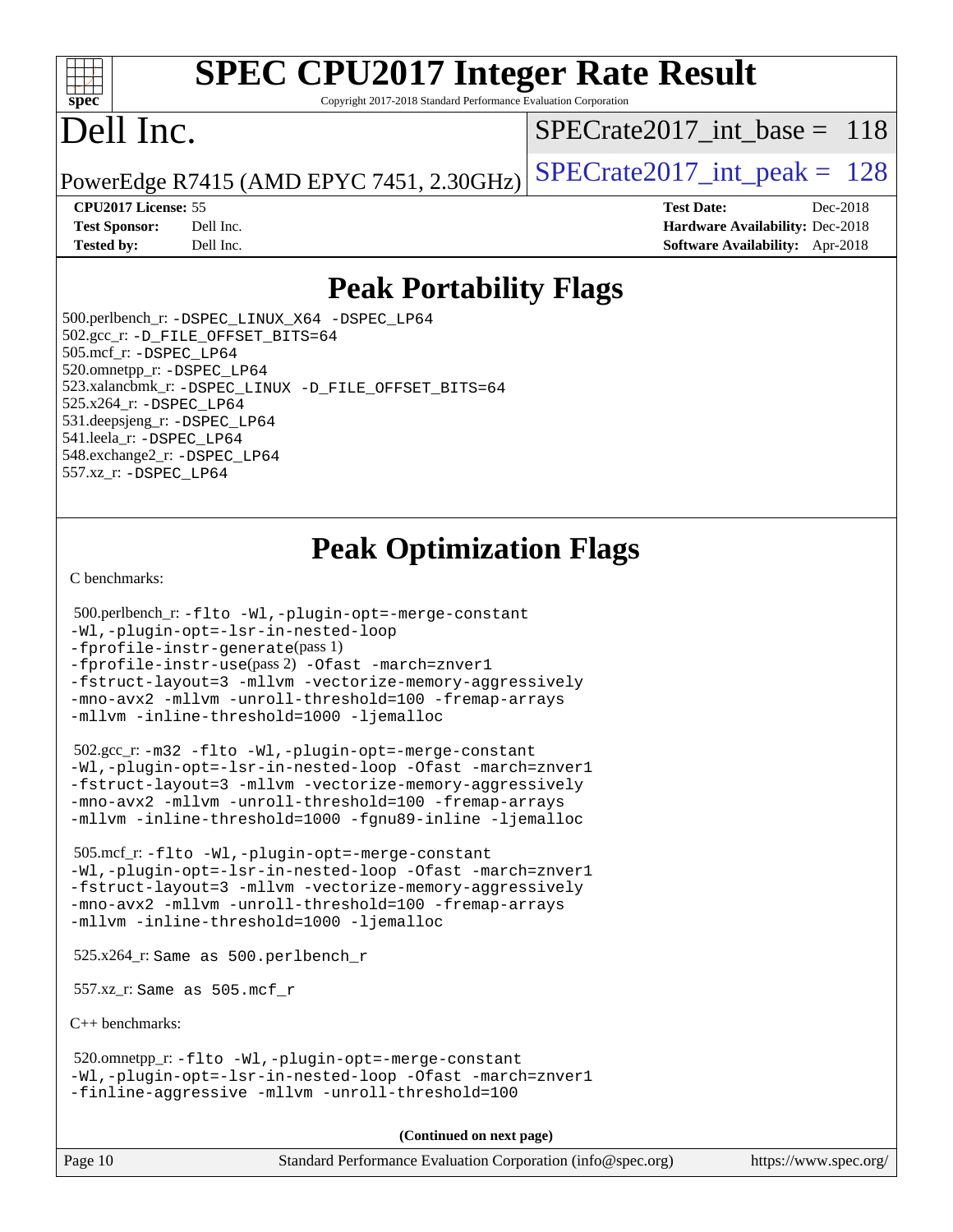| <b>SPEC CPU2017 Integer Rate Result</b><br>$spec^*$<br>Copyright 2017-2018 Standard Performance Evaluation Corporation                                                                                                                                                                                                                                                                                                                                                                                                                                                                                                                                                                       |                                                                                                            |
|----------------------------------------------------------------------------------------------------------------------------------------------------------------------------------------------------------------------------------------------------------------------------------------------------------------------------------------------------------------------------------------------------------------------------------------------------------------------------------------------------------------------------------------------------------------------------------------------------------------------------------------------------------------------------------------------|------------------------------------------------------------------------------------------------------------|
| Dell Inc.                                                                                                                                                                                                                                                                                                                                                                                                                                                                                                                                                                                                                                                                                    | $SPECrate2017$ int base = 118                                                                              |
| PowerEdge R7415 (AMD EPYC 7451, 2.30GHz)                                                                                                                                                                                                                                                                                                                                                                                                                                                                                                                                                                                                                                                     | $SPECTate2017\_int\_peak = 128$                                                                            |
| CPU2017 License: 55<br><b>Test Sponsor:</b><br>Dell Inc.<br><b>Tested by:</b><br>Dell Inc.                                                                                                                                                                                                                                                                                                                                                                                                                                                                                                                                                                                                   | <b>Test Date:</b><br>Dec-2018<br><b>Hardware Availability: Dec-2018</b><br>Software Availability: Apr-2018 |
| <b>Peak Optimization Flags (Continued)</b><br>520.omnetpp_r (continued):<br>-fremap-arrays -mllvm -inline-threshold=1000 -ljemalloc<br>$523.xalancbmk_r: -m32 -flto -Wl, -plugin-opt = -merge-constant$<br>-Wl,-plugin-opt=-lsr-in-nested-loop -Ofast -march=znver1<br>-finline-aggressive -mllvm -unroll-threshold=100<br>-fremap-arrays -mllvm -inline-threshold=1000 -ljemalloc<br>531.deepsjeng_r: Same as 520.omnetpp_r<br>541.leela_r: -flto -Wl,-plugin-opt=-merge-constant<br>-Wl,-plugin-opt=-lsr-in-nested-loop<br>$-$ fprofile-instr-generate(pass 1)<br>-fprofile-instr-use(pass 2) -Ofast -march=znver1<br>-mllvm -unroll-count=8 -mllvm -unroll-threshold=100<br>$-Ij$ emalloc |                                                                                                            |
| Fortran benchmarks:<br>-flto -Wl,-plugin-opt=-merge-constant                                                                                                                                                                                                                                                                                                                                                                                                                                                                                                                                                                                                                                 |                                                                                                            |

```
-Wl,-plugin-opt=-lsr-in-nested-loop -O3 -mavx2 -madx -funroll-loops
-ffast-math -Ofast -fdefault-integer-8 -fplugin=dragonegg.so
-fplugin-arg-dragonegg-llvm-option=-lsr-in-nested-loop
-fplugin-arg-dragonegg-llvm-option=-enable-iv-split
-fplugin-arg-dragonegg-llvm-option=-merge-constant
-fplugin-arg-dragonegg-llvm-option=-inline-threshold:1000
-fplugin-arg-dragonegg-llvm-option=-disable-vect-cmp -ljemalloc
-lgfortran -lamdlibm
```
## **[Peak Other Flags](http://www.spec.org/auto/cpu2017/Docs/result-fields.html#PeakOtherFlags)**

[C benchmarks](http://www.spec.org/auto/cpu2017/Docs/result-fields.html#Cbenchmarks):

502.gcc\_r: [-L/root/work/lib/jemalloc/lib32](http://www.spec.org/cpu2017/results/res2018q4/cpu2017-20181210-10151.flags.html#user_peakEXTRA_LIBS502_gcc_r_Link_path_ed592dae44e5c1ab08e0623a53d3c5a4c6e35be404d5d0c77aec9324965777ec819518e6bc9b505d0969c714b6f83ef377306a01beedec47148c3dcded825687)

[C++ benchmarks:](http://www.spec.org/auto/cpu2017/Docs/result-fields.html#CXXbenchmarks)

523.xalancbmk\_r: [-L/root/work/lib/jemalloc/lib32](http://www.spec.org/cpu2017/results/res2018q4/cpu2017-20181210-10151.flags.html#user_peakEXTRA_LIBS523_xalancbmk_r_Link_path_ed592dae44e5c1ab08e0623a53d3c5a4c6e35be404d5d0c77aec9324965777ec819518e6bc9b505d0969c714b6f83ef377306a01beedec47148c3dcded825687)

The flags files that were used to format this result can be browsed at <http://www.spec.org/cpu2017/flags/aocc100-flags-revC-I.2018-11-13.html> <http://www.spec.org/cpu2017/flags/gcc.2018-02-16.html>